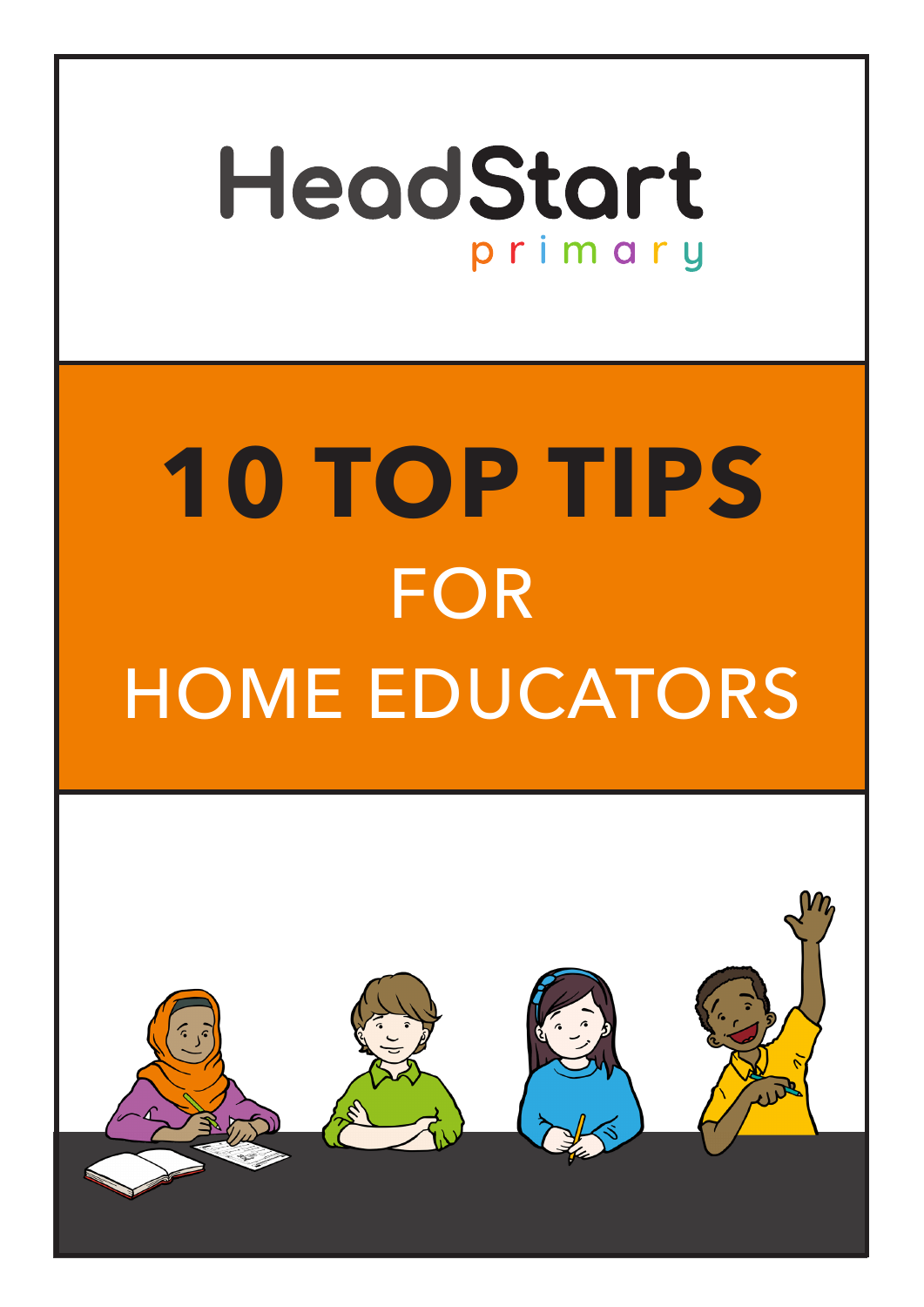### **Introduction**

Every child is different, so please forgive me if some or all of the approaches I've outlined below just wouldn't work for your child. You know your child better than anyone, so feel absolutely free to amend or adjust or even ignore my advice completely. I was a teacher for more than 30 years and I've been a parent for almost 25 years. If I had to choose which role was harder, parent or teacher, there would be no contest. Parenting would win every time. However, being a parent and a teacher at the same time is off the difficulty scale!

You will have been home educating for some time now and may have had to adjust your approach already. You may already be doing lots of the things included in this list; if you are and they are working, that's great. If you feel you need to change tack a little, some of the ideas here may be useful.

My main objective here is to suggest some ground rules and give some tips that will, first and foremost, maintain and hopefully enhance the wonderful relationship between parent and child. If this works, the rest will look after itself.

# **Work together to create an appropriate space 1**

It is important to create a dedicated work area where your child can concentrate. If possible, this should be in a room where there are few distractions. Even if space is limited, try to make the area as organised and clutter-free as possible. Try to ensure too that any necessary equipment is close at hand. We all know the very skilful diversionary tactics that our children employ - clutter, electronic devices and lack of equipment supply great reasons to interrupt the work flow.

# **Work together to create a daily timetable 2**

Draw up a timetable for daily activities and keep to the timetable from Monday to Friday. Start at the same time every day (9 am if possible) and include regular breaks. Agree the timetable together with your child. The working day should be much shorter as it isn't realistic (or advisable) to try to replicate a school day.

An example timetable has been included below but this can be adjusted depending on the age of your child and the time available. Younger children may benefit from shorter work sessions whilst older children may be able to concentrate for longer periods.

Home circumstances may dictate that it isn't possible to spend this amount of time on school work. Session time can be reduced, but a balance of work and breaks is important. Once the day's work is done, plan activities for the afternoon. These can be used as rewards and should really depend on your child's preference, interests or hobbies.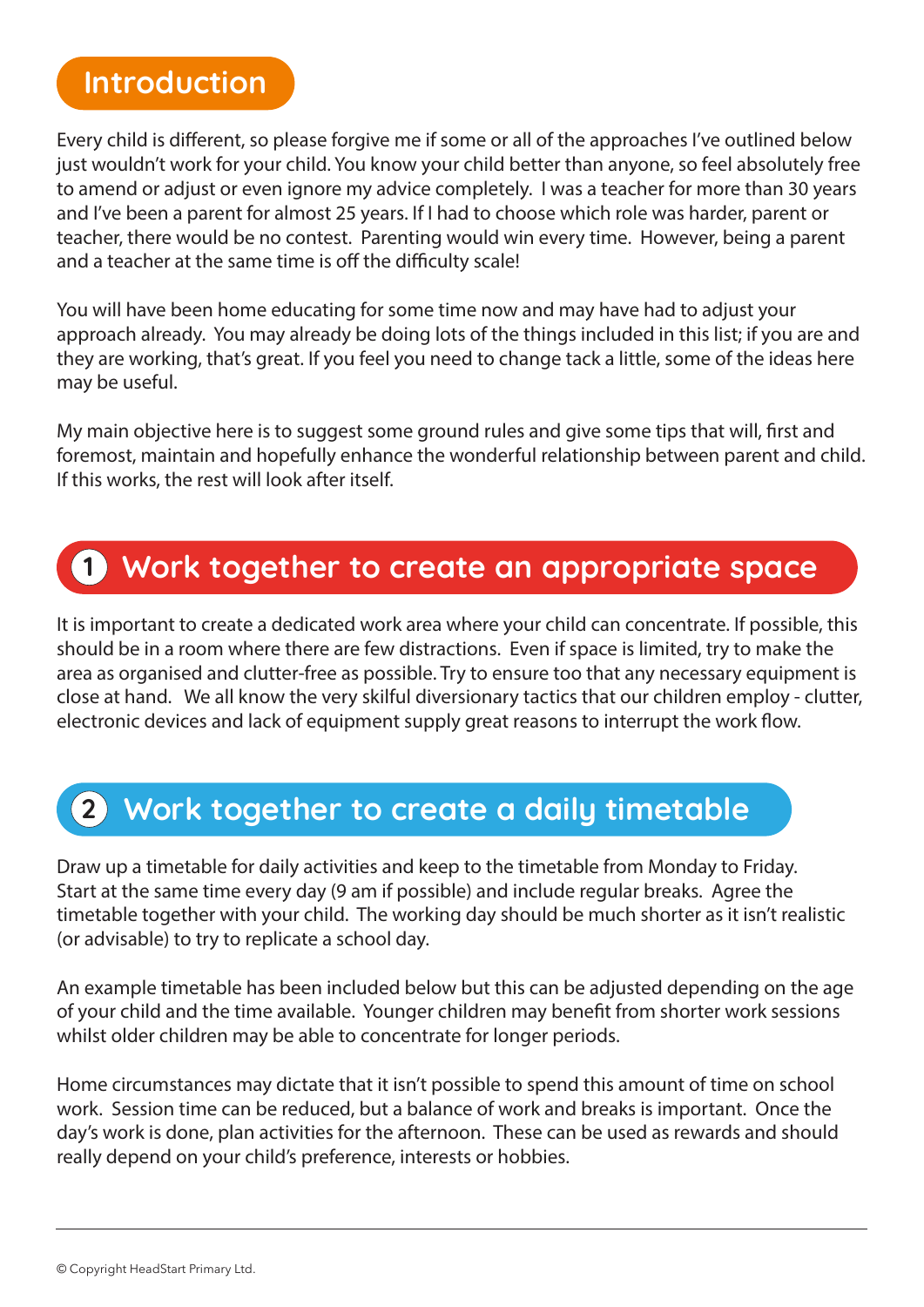## **2** Work together to create a daily timetable (continued)

Afternoon activities might include other curriculum subjects such as science, history or geography. They could be made into fun activities with a quiz or a video clip. Practical activities, such as cooking, DIY or gardening may be possible, or your child may really enjoy art and craft activities. Some physical activity is a must, even if it's as simple as star jumps or running on the spot.

#### **Suggested example daily timetable**

(The timetable below would be suitable for most children. It may be appropriate to lengthen or shorten the sessions according to your child's needs.)

| $9.00 - 10.00$ am  | Maths (a balance of arithmetic and problem solving with times tables  |
|--------------------|-----------------------------------------------------------------------|
|                    | practice)                                                             |
| $10.00 - 10.15$ am | <b>Break</b>                                                          |
| $10.15 - 11.15$ am | English (a balance of reading comprehension and grammar & punctuation |
|                    | with some writing opportunities)                                      |
| $11.15 - 11.30$ am | <b>Break</b>                                                          |
| $11.30 - 12.00$ pm | Reading together/Story                                                |

(The morning session will be followed by afternoon activities.)

#### **Try to stay positive at all times 3**

Revisit the ground rules before starting work every day and remember the 5:1 praise to criticism rule. Children (and adults) respond much better to praise than criticism and a positive, affirmative approach will produce an atmosphere conducive to learning. If you also have to work too, explain this to your child and give them the responsibility to facilitate this. Thank them sincerely when it happens.



Inevitably, there will be times when tiredness or frustration will have an effect on either you or your child, or both. The best approach here is to stop. Take a break, play a game or do a different activity. When you are both ready, continue with the learning but try a different approach. If this doesn't work, move on. It is more important to maintain positivity than to labour fruitlessly over one aspect of the learning.

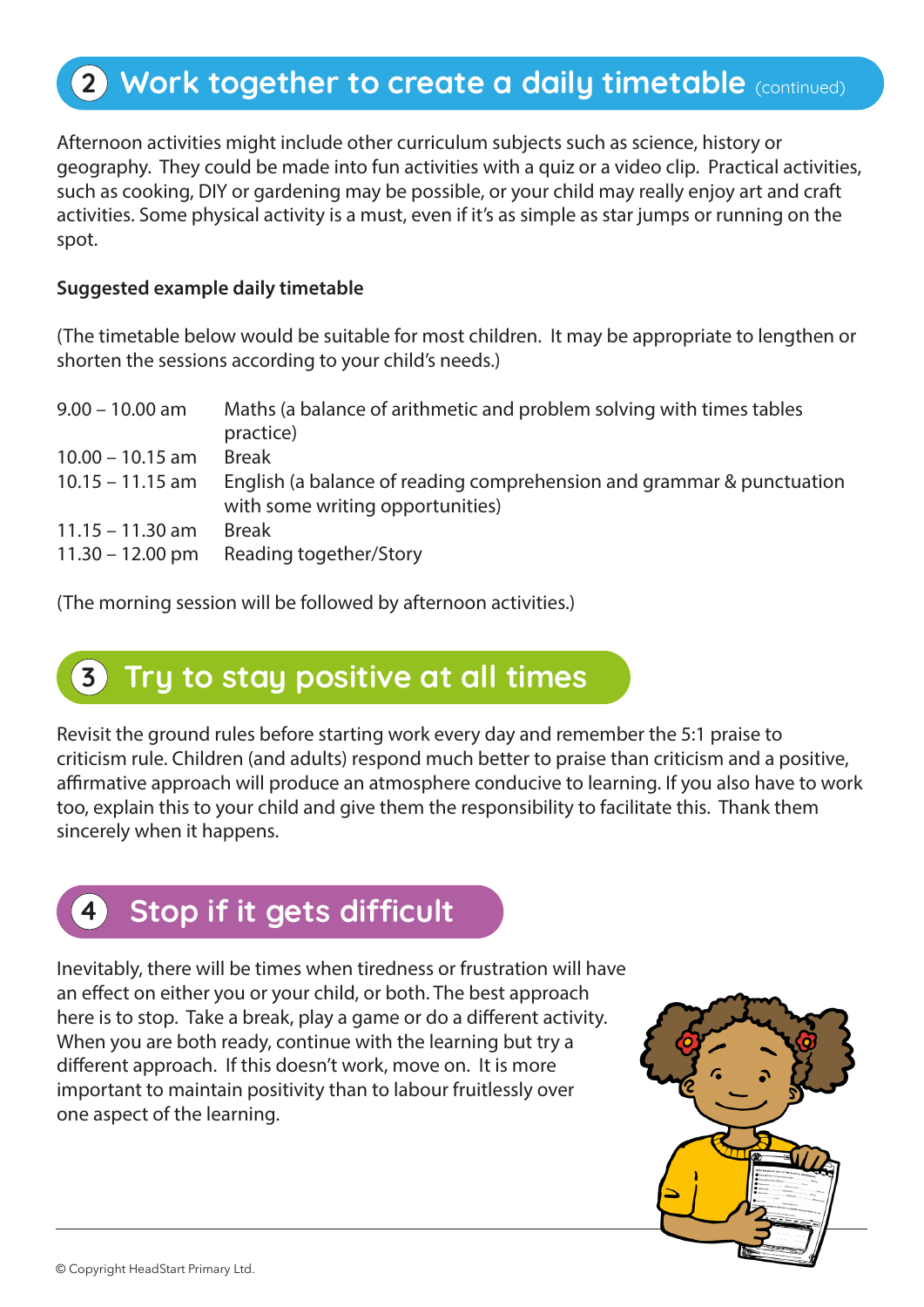#### **Take care with rewards 5**

It is very tempting to try to motivate your child by offering rewards. These may take the form of ticks, stickers or points on a chart which may then be exchangeable for other rewards. These may work for a while but the effectiveness of this kind of reward system is often short-lived. The simplest and best reward is your praise linked with a shared activity that you and your child can both enjoy when the work is complete.



Many children's first instinct when given work to do is to finish as quickly as possible. Explain to them that the effort and care put into the work is much more important than the speed of completion.



It's easy to fall into the trap of trying to explain things to children in detail. This can often hinder rather than help. Let your child be your guide when considering how much direction to give. Keep explanations as brief as possible and break up the learning into small chunks. Reassure your child that making mistakes is an excellent way to learn.

#### **Use mistakes as a learning tool 8**

Always praise effort rather than work without errors. Some children find it difficult to accept that they will make mistakes. Explain to your child that, even whey trying their best, they will still make mistakes. If they are making no mistakes, it is likely that the work isn't presenting enough of a challenge. Try to identify any common errors that your child is making and discuss the reason for this. Once you understand the way they are they thinking, the misconception or misunderstanding will be much easier to address.